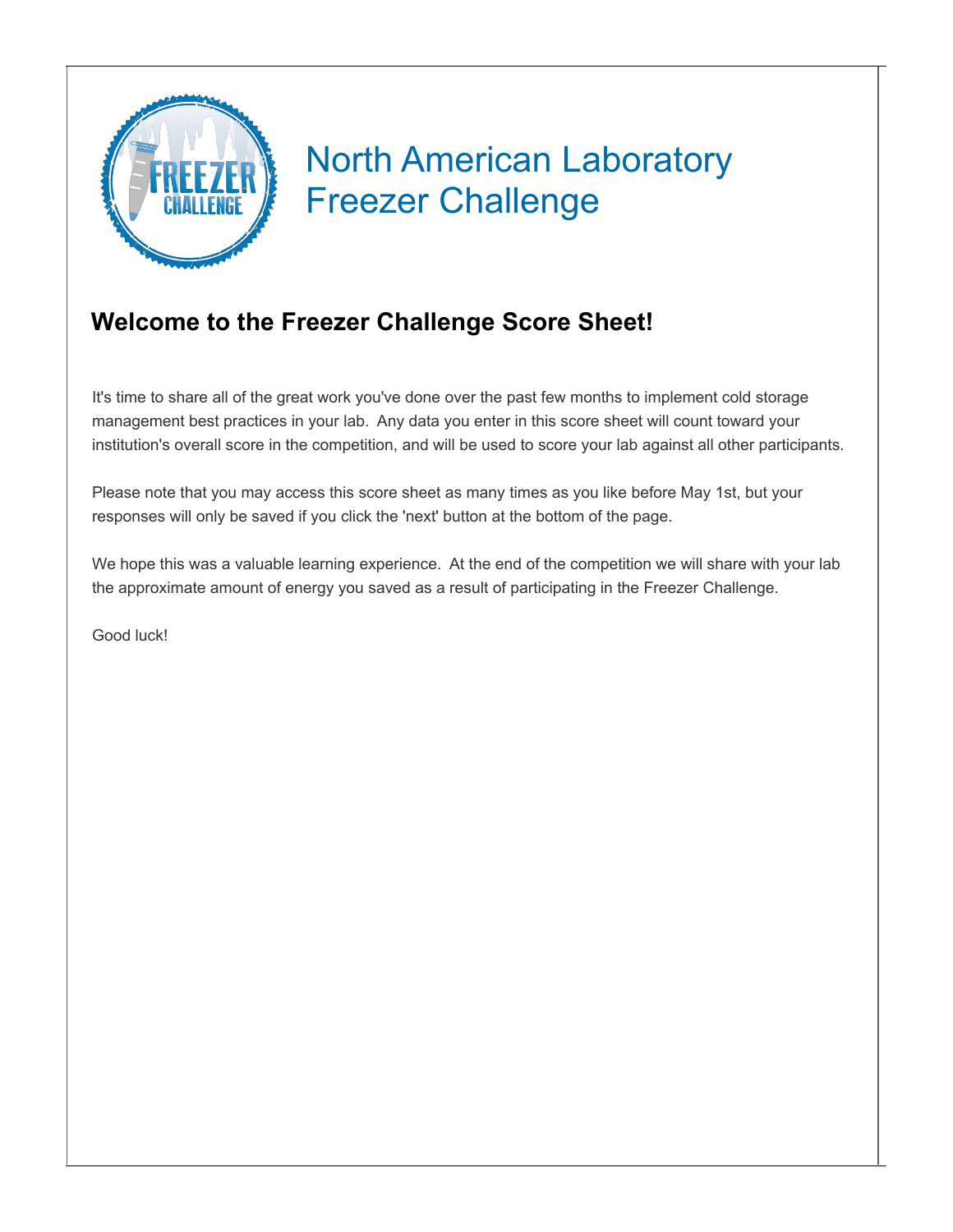

#### **Team Information**

Please enter your lab's contact information below.

| Your Name            |  |
|----------------------|--|
| PI Name              |  |
| Organization         |  |
| Department           |  |
| City/State           |  |
| <b>Email Address</b> |  |

Our organization is best characterized as a(n):

Academic Institution

Biotech/Pharmaceutical Company

Government Organization

Hospital/Clinical/Other Organization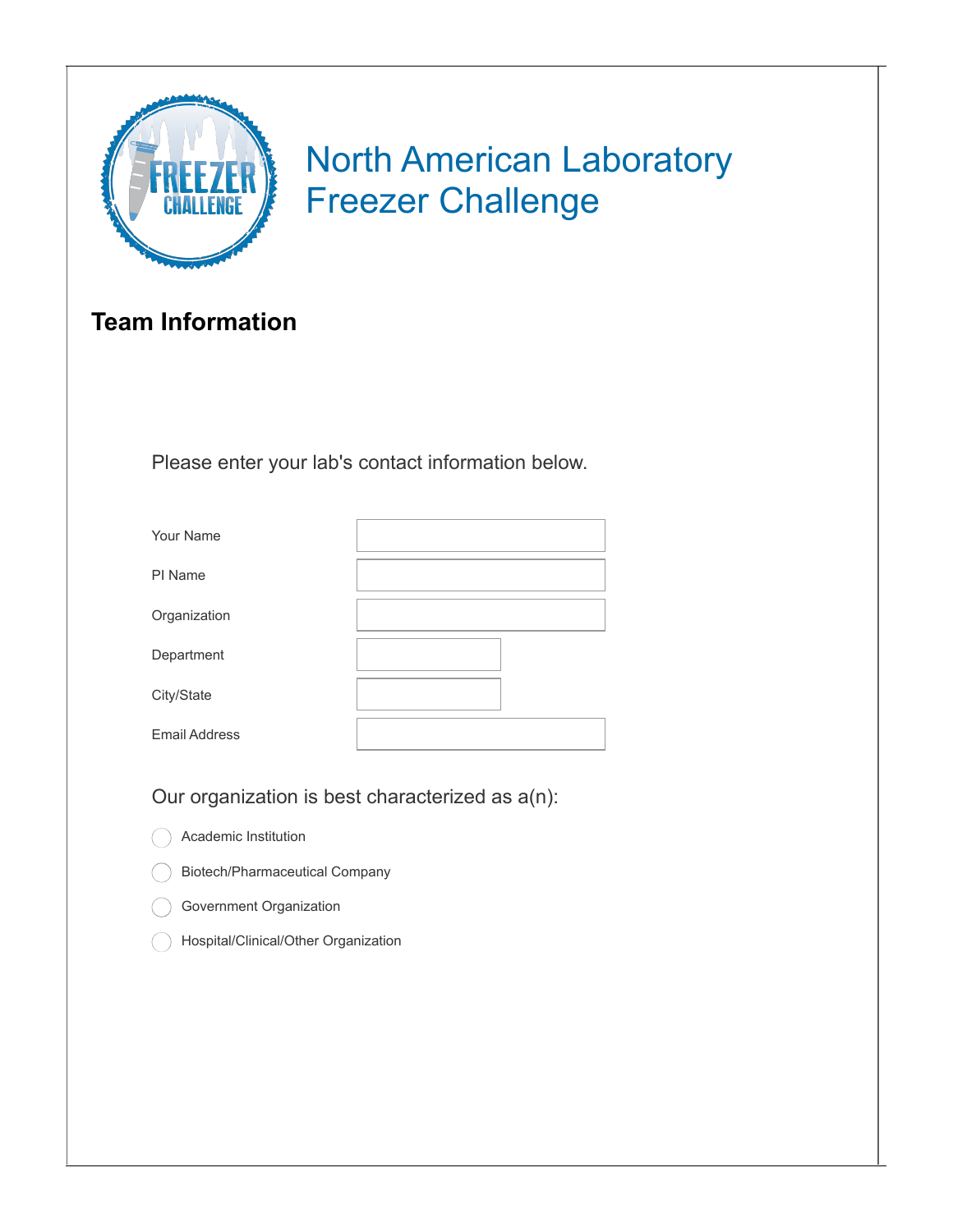

#### **Good Management Practices: 1 point for each action taken per refrigeration unit**

Identify the number of refrigeration units by category that you defrosted and from which you removed the dust from the intake or coils.

UULT freezers (anything colder than -96°

ULT freezers (between -40°C and -96°C)

-30°C and/or -40°C freezers

-20°C freezers and/or 4°C refrigerators

Identify the number of samples or other items that you have cleaned out from your refrigeration units.

| UULT freezers (anything colder than -96 $^{\circ}$ C)        |  |
|--------------------------------------------------------------|--|
| ULT freezers (between -40 $^{\circ}$ C and -96 $^{\circ}$ C) |  |
| -30°C and/or -40°C freezers                                  |  |
| -20°C freezers and/or 4°C refrigerators                      |  |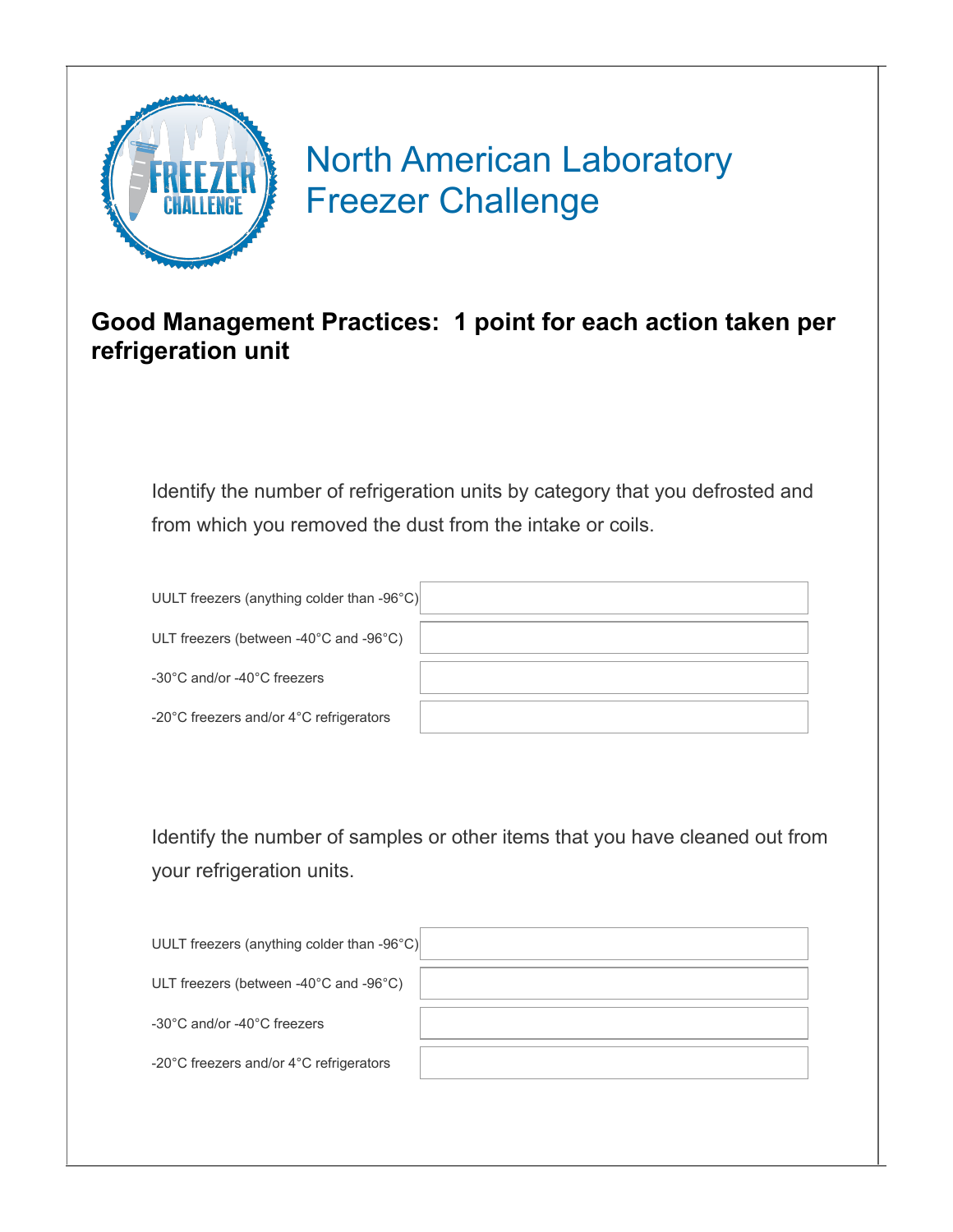Identify the number of refrigeration units for which you have created new sample inventories or updated existing inventories.

| UULT freezers (anything colder than -96°C)                   |  |
|--------------------------------------------------------------|--|
|                                                              |  |
| ULT freezers (between -40 $^{\circ}$ C and -96 $^{\circ}$ C) |  |
|                                                              |  |
| -30°C and/or -40°C freezers                                  |  |
|                                                              |  |
| -20°C freezers and/or 4°C refrigerators                      |  |
|                                                              |  |

Identify the number of refrigeration units for which you have a searchable electronic inventory in place, e.g. customized software, Excel file.

| UULT freezers (anything colder than -96°C)                   |  |
|--------------------------------------------------------------|--|
| ULT freezers (between -40 $^{\circ}$ C and -96 $^{\circ}$ C) |  |
| -30°C and/or -40°C freezers                                  |  |
| -20°C freezers and/or 4°C refrigerators                      |  |

Identify the number of refrigeration units that were emptied or retired by consolidating contents with another unit.

| UULT freezers (anything colder than -96°C)                   |  |
|--------------------------------------------------------------|--|
| ULT freezers (between -40 $^{\circ}$ C and -96 $^{\circ}$ C) |  |
| -30°C and/or -40°C freezers                                  |  |
| -20°C freezers and/or 4°C refrigerators                      |  |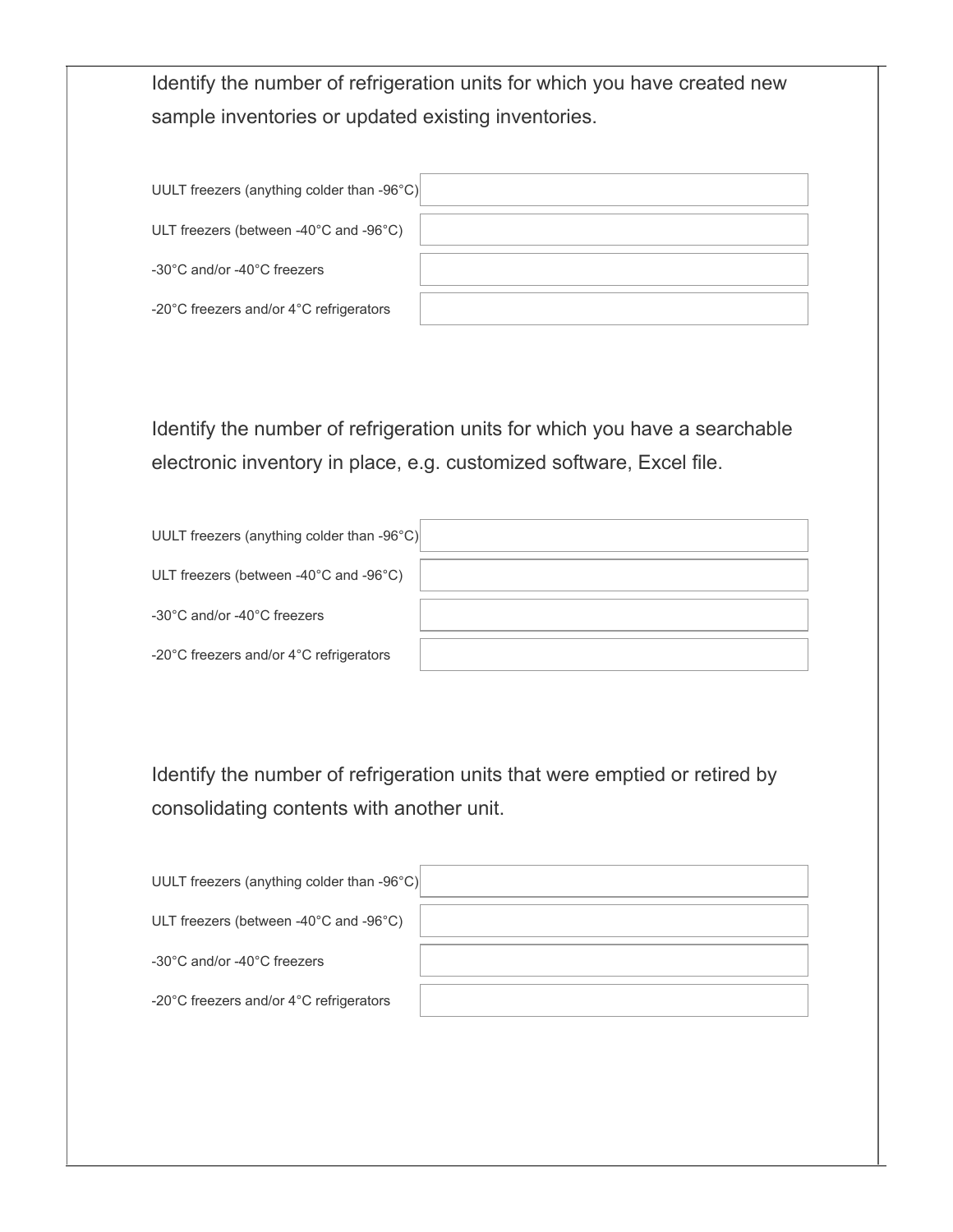#### Identify the number of full boxes that have been [converted](http://www.freezerchallenge.org/good-management-practices.html) to high density format.

| UULT freezers (anything colder than -96°C) |  |
|--------------------------------------------|--|
|--------------------------------------------|--|

ULT freezers (between -40°C and -96°C)

-30°C and/or -40°C freezers

-20°C freezers and/or 4°C refrigerators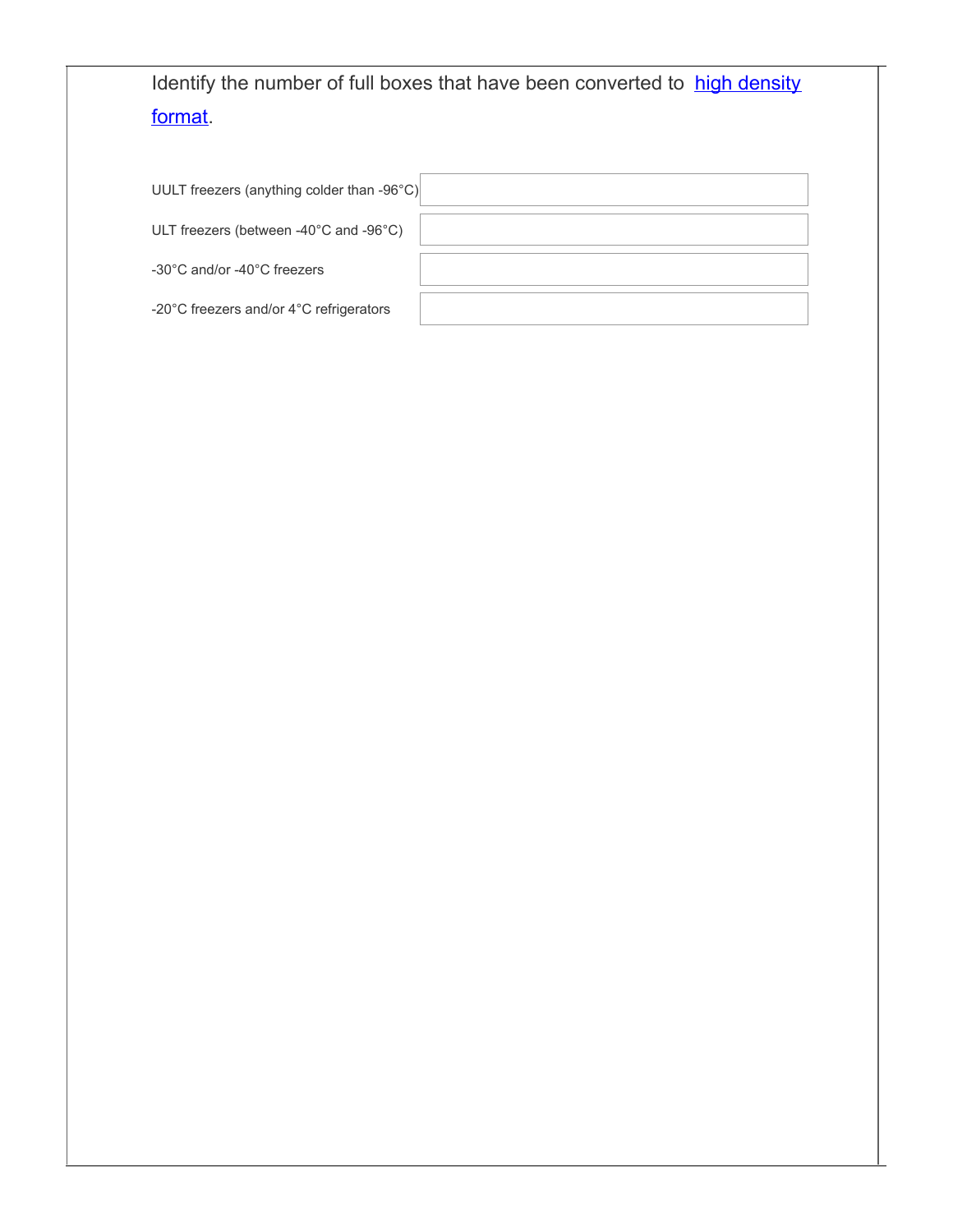

#### **Temperature Tuning: 1 point for each action taken per refrigeration unit**

Identify the number of ULT freezers whose set points have been [adjusted](http://www.freezerchallenge.org/temperature-tuning.html) from -80°C to -70°C or higher.

ULT freezers

Identify the quantity of samples or other items that you moved from a colder storage temperature to a warmer storage temperature. For example, from - 80°C to -20°C.

| UULT freezers (anything colder than -96°C) |  |
|--------------------------------------------|--|
| ULT freezers (between -40°C and -96°C)     |  |
| -30°C and/or -40°C freezers                |  |
| -20°C freezers and/or 4°C refrigerators    |  |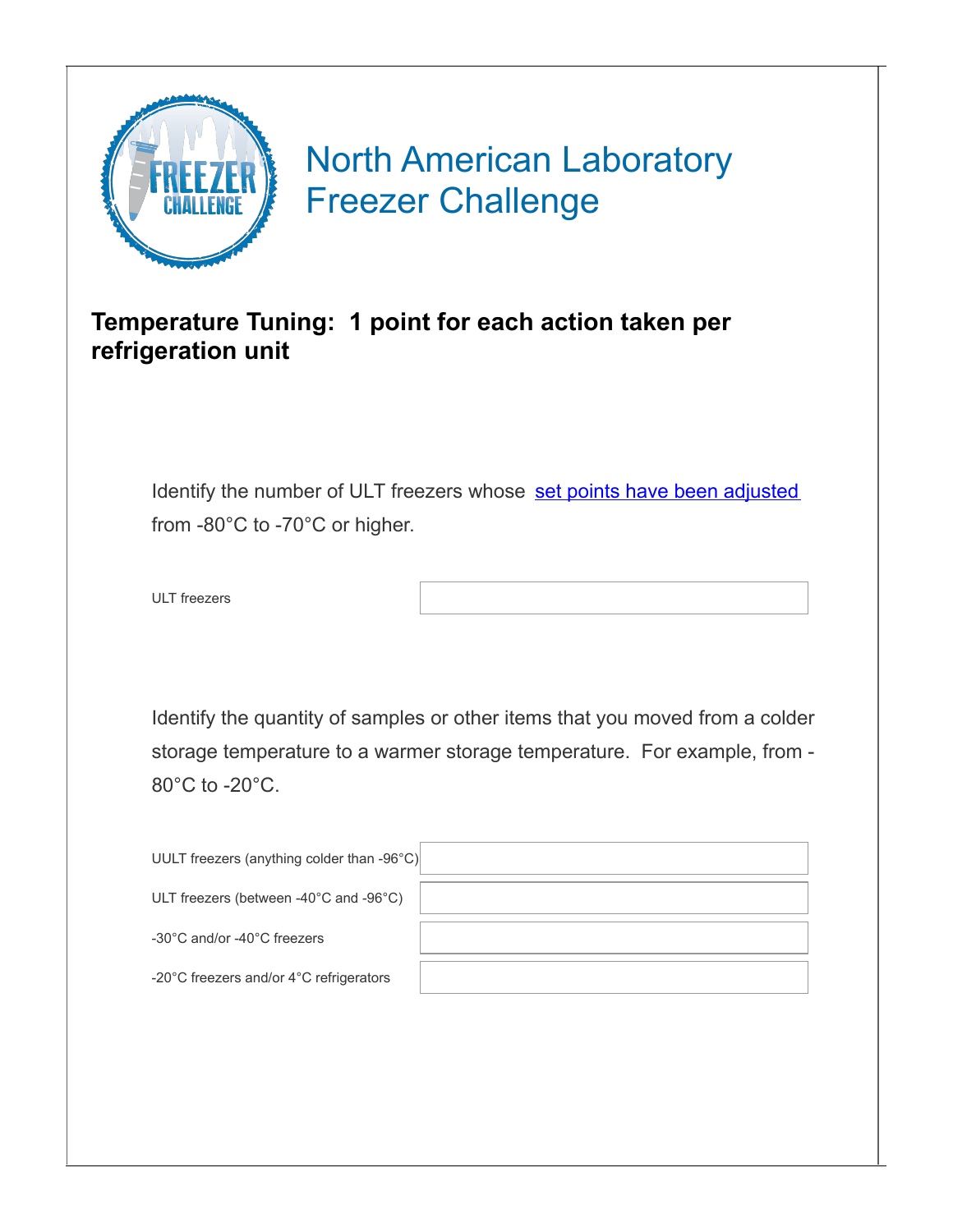

#### **Retirements and Upgrades: 1 point for each action taken per refrigeration unit**

Identify the number of refrigeration units that you retired as a result of them being empty or no longer needed.

UULT freezers (anything colder than -9

ULT freezers (between -40°C and -96°

-30°C and/or -40°C freezers

-20°C freezers and/or 4°C refrigerators

| 96°C)                 |  |
|-----------------------|--|
| $\mathrm{^{\circ}C})$ |  |
|                       |  |
| S                     |  |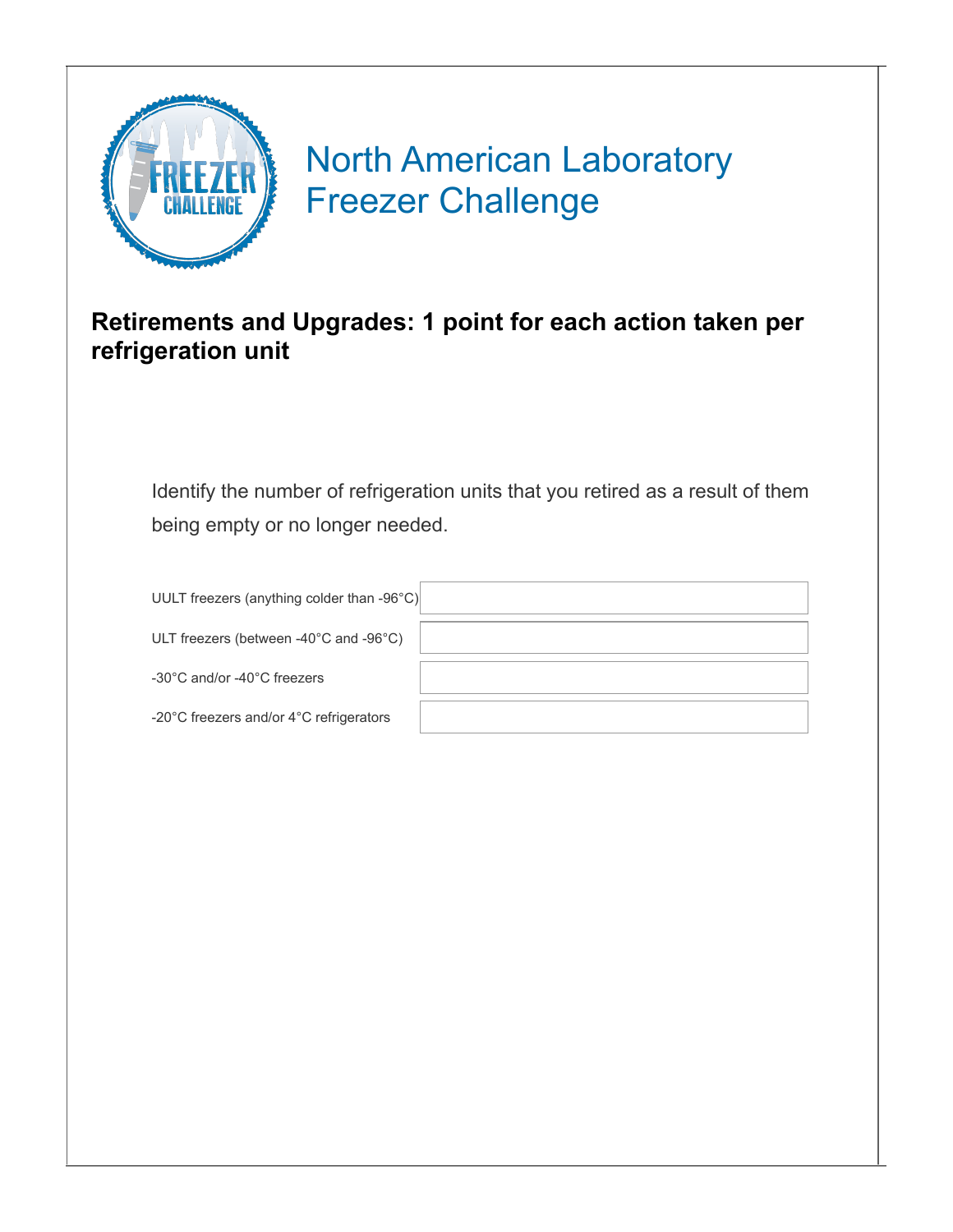If you have upgraded to a more energy-efficient cold storage unit, please indicate the energy consumption differential between the old unit and the new unit, in kWh/day. If you have upgraded more than one unit per category please indicate the total kWh/day savings in the box below.

If you do not know the energy consumption difference please indicate the freezer models or upload the specification sheets below.

| UULT freezers (anything colder than -96°C)                   |  |
|--------------------------------------------------------------|--|
| ULT freezers (between -40 $^{\circ}$ C and -96 $^{\circ}$ C) |  |
| -30°C and/or -40°C freezers                                  |  |
| -20°C freezers and/or 4°C refrigerators                      |  |

#### Please upload supporting documentation here.

Choose File

No file chosen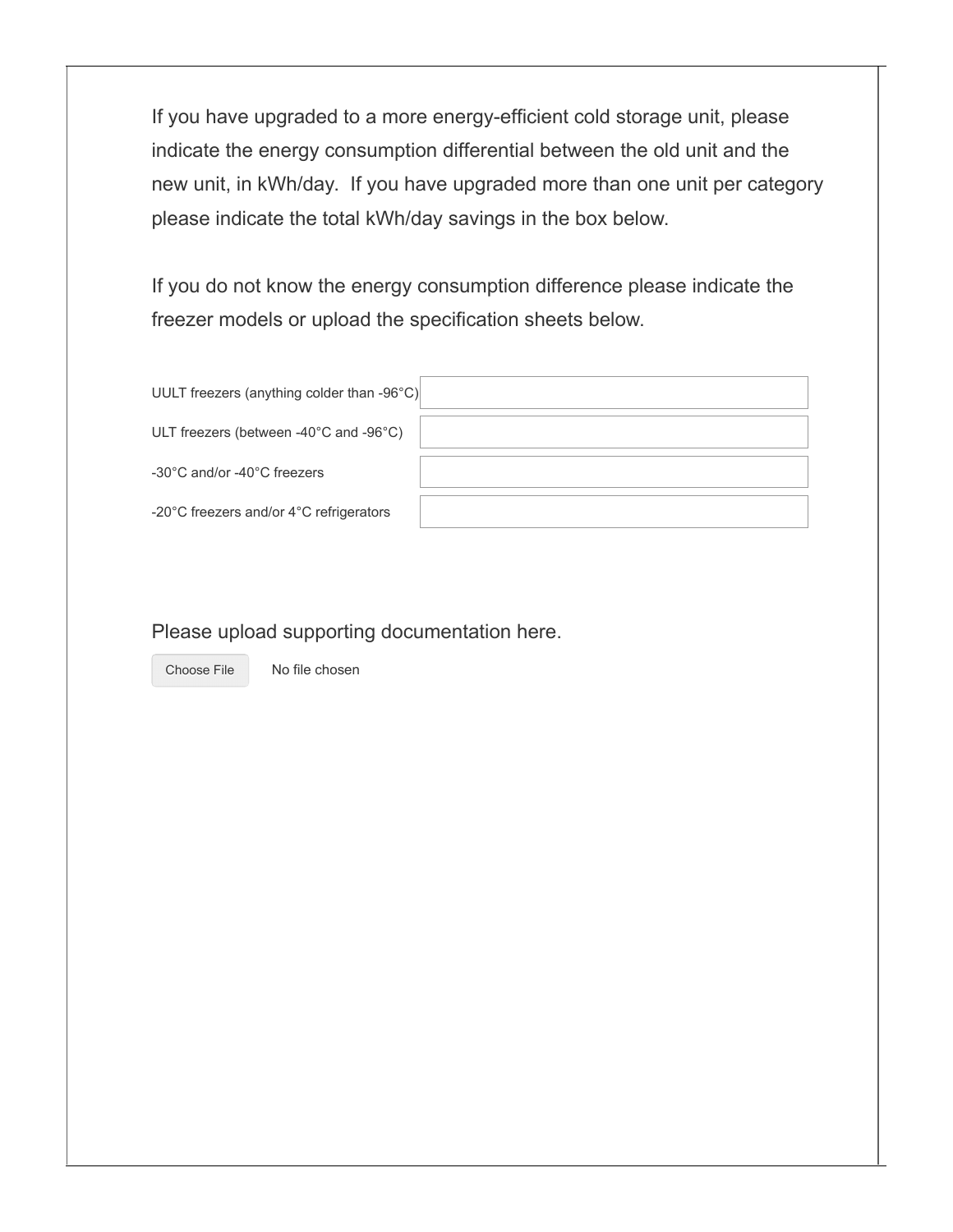

#### **Sharing and Room Temperature Sample Storage: 1 point for each action taken per refrigeration unit**

Identify the number of research groups that share cold storage space with your lab in each of the categories below.

UULT freezers (anything colder than -96

ULT freezers (between -40°C and -96°C)

-30°C and/or -40°C freezers

-20°C freezers and/or 4°C refrigerators

| :°C۱ |  |
|------|--|
|      |  |
|      |  |
|      |  |
|      |  |

Identify the number of refrigeration units that contain barcoded inventory.

| UULT freezers (anything colder than -96 $^{\circ}$ C)        |  |
|--------------------------------------------------------------|--|
| ULT freezers (between -40 $^{\circ}$ C and -96 $^{\circ}$ C) |  |
| $-30^{\circ}$ C and/or $-40^{\circ}$ C freezers              |  |
| -20°C freezers and/or 4°C refrigerators                      |  |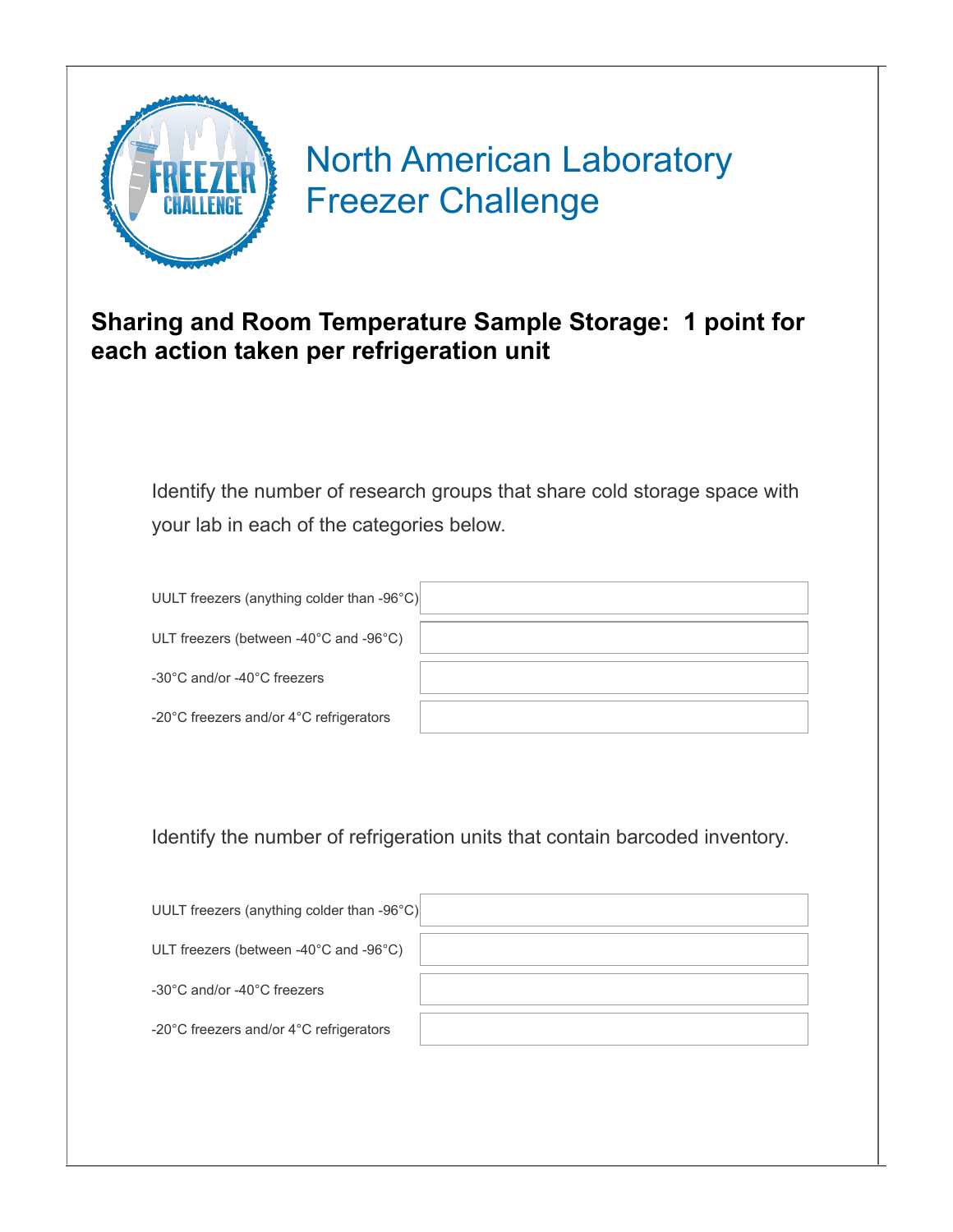Please indicate the number of times you have tried room temperature sample storage [\(RTSS](http://www.freezerchallenge.org/cutting-edge-practices.html)) per well plate or set of 25 tubes.

Well Plate

Set of 25 Tubes

Please indicate the number of reagents or kits you use that include room temperature sample storage.

| Reagents |  |
|----------|--|
| Kits     |  |

If you have adopted room temperature sample storage, please enter the number of well plates, sets of 25 tubes, and/or 2" boxes that are currently being stored at room temperature that had previously been stored in each of the refrigeration categories below.

| UULT freezers (anything colder than -96°C) |  |
|--------------------------------------------|--|
| ULT freezers (between -40°C and -96°C)     |  |
| -30°C and/or -40°C freezers                |  |
| -20°C freezers and/or 4°C refrigerators    |  |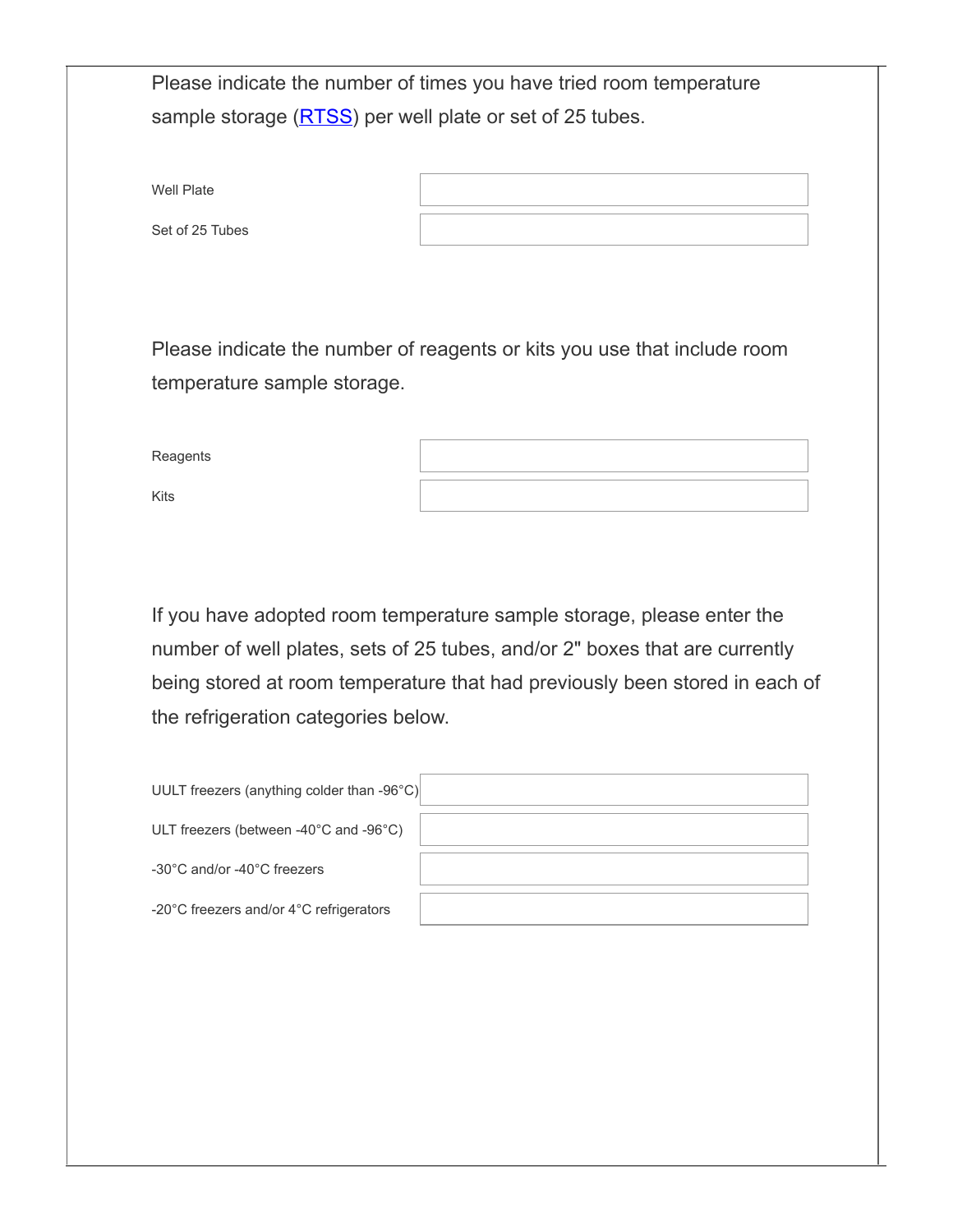

#### **Refrigeration Inventory: 1 point per question answered**

Please indicate the number of upright units that your lab owns or shares in each of the categories.

UULT freezers (anything colder than -96°C)

ULT freezers (between -40°C and -96°C)

-30°C and/or -40°C freezers

-20°C freezers and/or 4°C refrigerators

Please indicate the number of chest units that your lab owns or shares in each of the categories.

| UULT freezers (anything colder than -96°C) |  |
|--------------------------------------------|--|
| ULT freezers (between -40°C and -96°C)     |  |
| -30°C and/or -40°C freezers                |  |
| -20°C freezers and/or 4°C refrigerators    |  |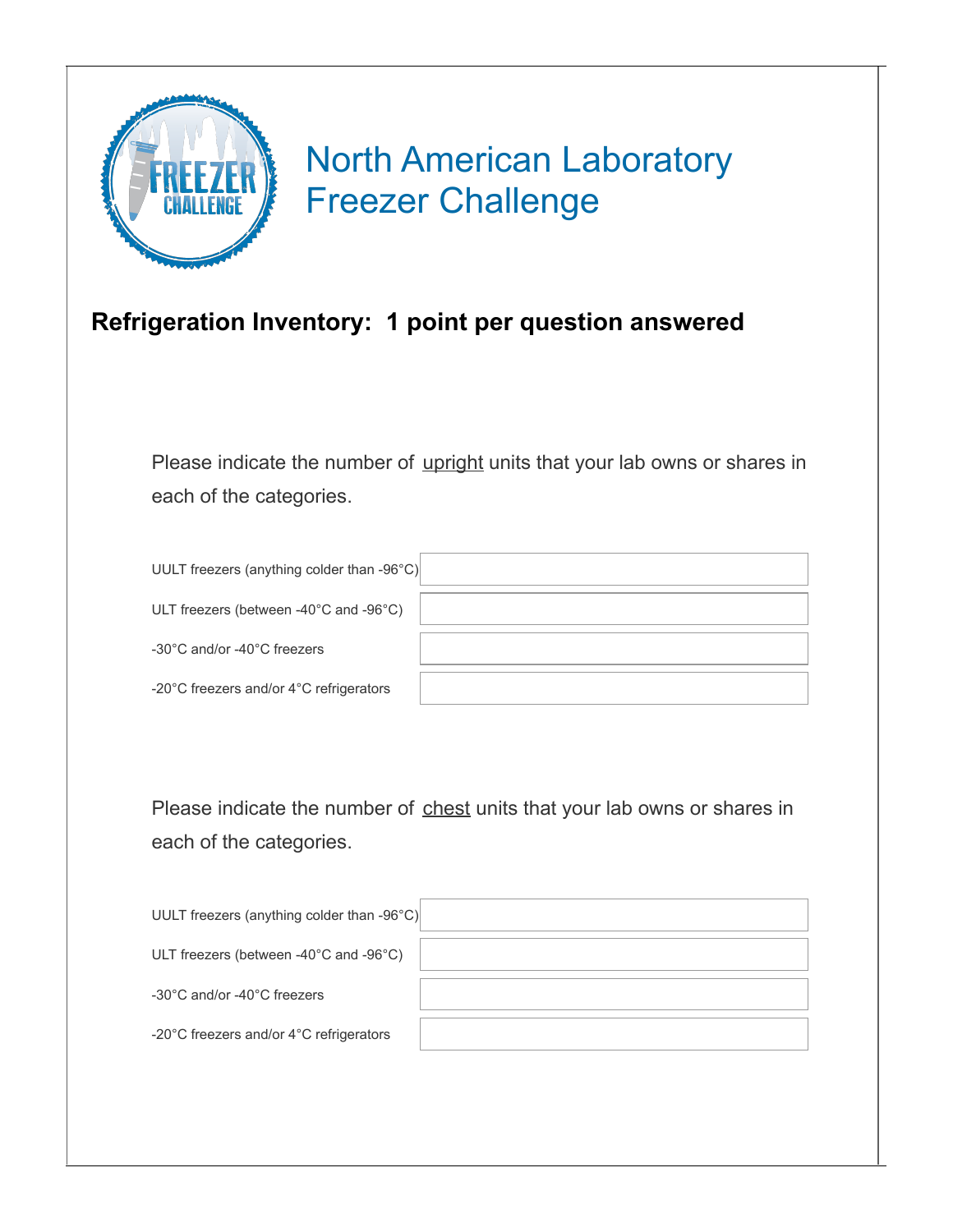Please indicate the average temperature of the upright units that your lab owns or shares in each of the categories. All responses will be assumed to be in °C.

| UULT freezers (anything colder than -96°C)                   |  |
|--------------------------------------------------------------|--|
| ULT freezers (between -40 $^{\circ}$ C and -96 $^{\circ}$ C) |  |
| -30°C and/or -40°C freezers                                  |  |
| -20°C freezers and/or 4°C refrigerators                      |  |

Please indicate the average temperature of the chest units that your lab owns or shares in each of the categories. All responses will be assumed to be in °C.

| UULT freezers (anything colder than -96°C)                   |  |
|--------------------------------------------------------------|--|
| ULT freezers (between -40 $^{\circ}$ C and -96 $^{\circ}$ C) |  |
| -30°C and/or -40°C freezers                                  |  |
| -20°C freezers and/or 4°C refrigerators                      |  |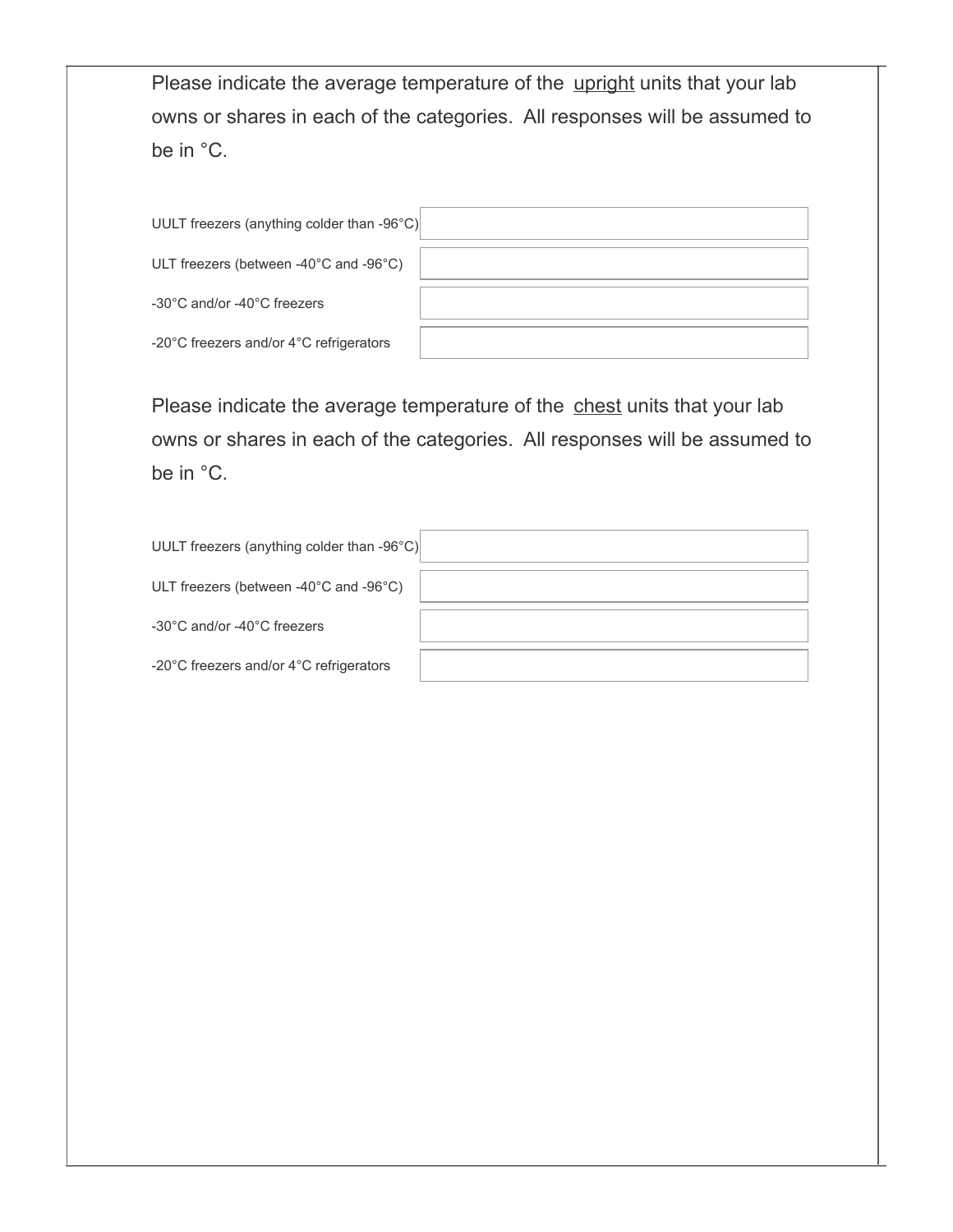Please indicate the number of upright units that your lab owns or shares in each of the categories that reside in the given locations.

|                                                                   | Freezer Farm | Laboratory | Dedicated<br><b>Equipment Room</b> | Hallway/Corridor |
|-------------------------------------------------------------------|--------------|------------|------------------------------------|------------------|
| <b>UULT</b> freezers<br>(anything colder<br>than $-96^{\circ}$ C) |              |            |                                    |                  |
| <b>ULT</b> freezers<br>(between -40°C<br>and $-96^{\circ}$ C)     |              |            |                                    |                  |
| $-30^{\circ}$ C and/or $-40^{\circ}$ C<br>freezers                |              |            |                                    |                  |
| -20°C freezers<br>and/or $4^{\circ}$ C<br>refrigerators           |              |            |                                    |                  |

Please indicate the number of chest units that your lab owns or shares in each of the categories that reside in the given locations.

|                                                                   | Freezer Farm | Laboratory | Dedicated<br><b>Equipment Room</b> | Hallway/Corridor |
|-------------------------------------------------------------------|--------------|------------|------------------------------------|------------------|
| <b>UULT</b> freezers<br>(anything colder<br>than $-96^{\circ}$ C) |              |            |                                    |                  |
| <b>ULT</b> freezers<br>(between -40°C<br>and $-96^{\circ}$ C)     |              |            |                                    |                  |
| -30°C and/or -40°C<br>freezers                                    |              |            |                                    |                  |
| -20°C freezers<br>and/or $4^{\circ}$ C<br>refrigerators           |              |            |                                    |                  |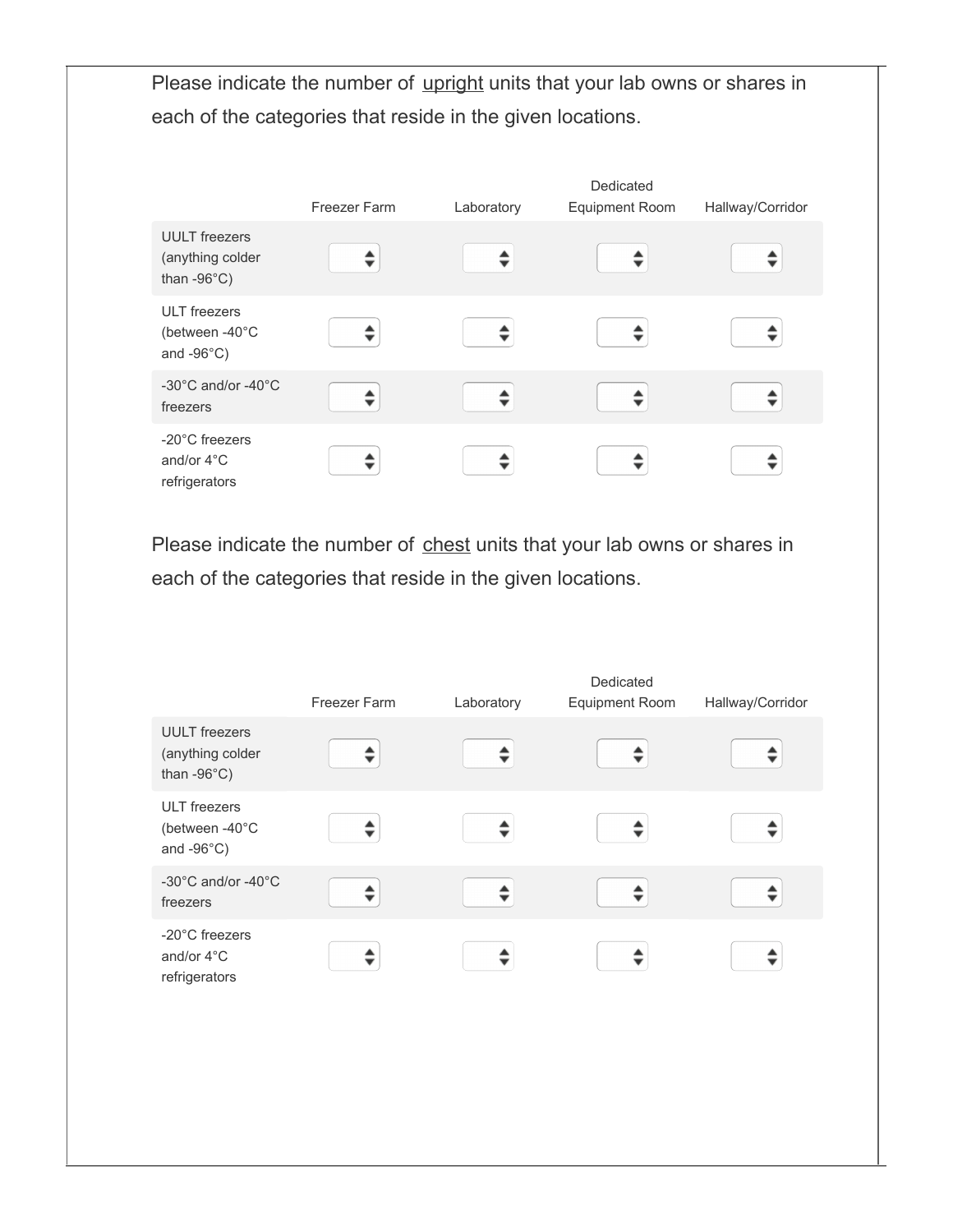Please indicate the average temperature of the air intake at or near the compressor for your upright refrigeration units. All responses will be assumed to be in °C.

UULT freezers (anything colder than -96°C)

ULT freezers (between -40°C and -96°C)

-30°C and/or -40°C freezers

-20°C freezers and/or 4°C refrigerators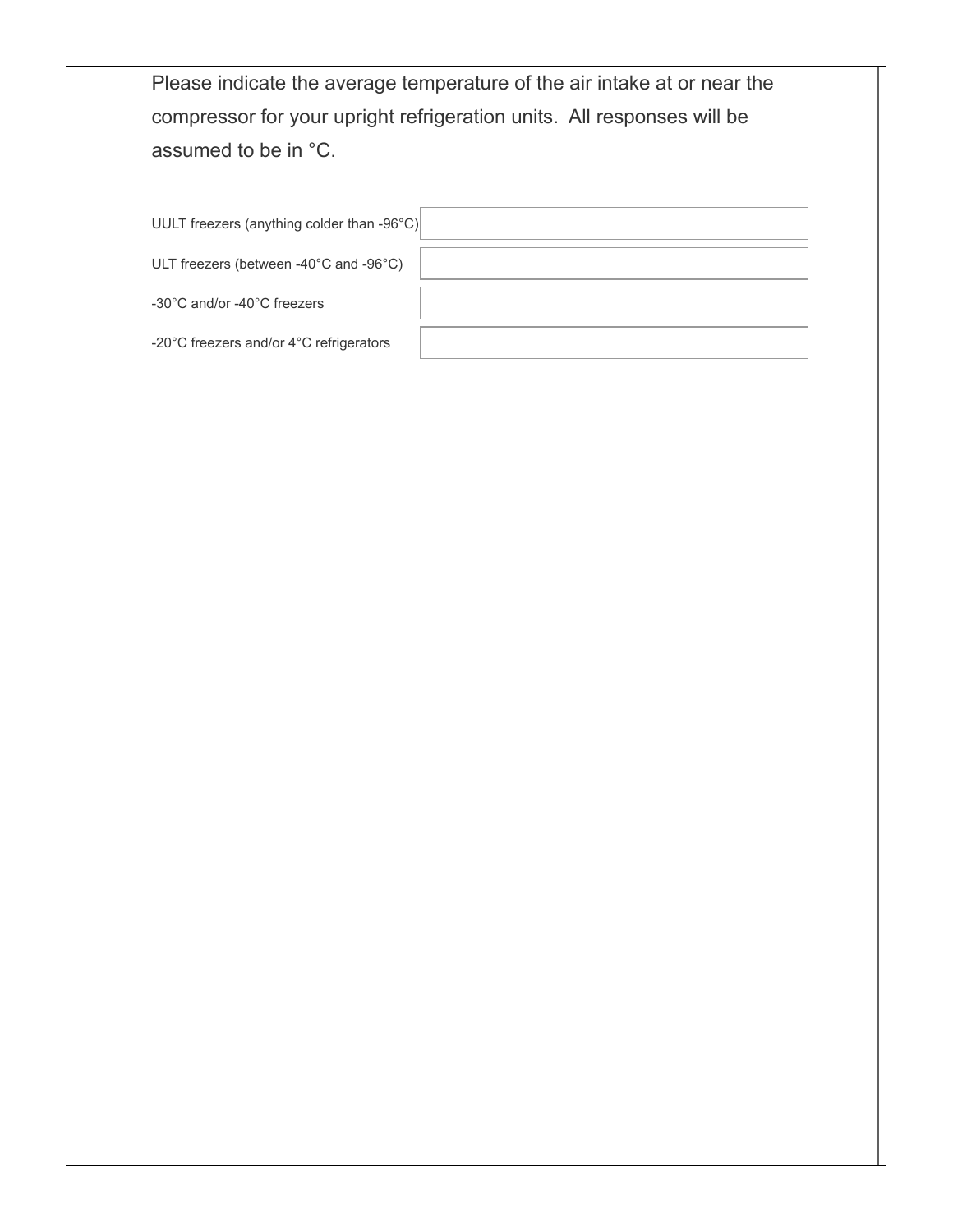

#### **Sample Organization: 1 point per question answered**

How are your samples broadly organized in each of the refrigeration categories below? Please indicate '1' for the most common, and '5' for the least common, method of organization.

|                                                             | Research<br>Objective | Available Space | Sample Type | Sample Origin | Dedicated Space<br>for each<br>Researcher |
|-------------------------------------------------------------|-----------------------|-----------------|-------------|---------------|-------------------------------------------|
| <b>UULT</b><br>freezer<br>(below -<br>$96^{\circ}$ C)       | ÷                     | ♦               | ♦           | ÷             | ÷                                         |
| ULT<br>freezer (-<br>$40^{\circ}$ C to -<br>$96^{\circ}$ C) | ÷                     | ♦               | ♦           | ÷             | ÷                                         |
| $-40^{\circ}$ C<br>and/or-<br>$30^{\circ}$ C<br>freezer     | ≑                     | $\div$          | ♦           | $\div$        | ≑                                         |
| $-20^{\circ}$ C<br>freezer<br>and/or 4°C<br>refrigerator    | ♦                     | ♦               | ÷           | ♦             | ÷                                         |
| Other (please specify)                                      |                       |                 |             |               |                                           |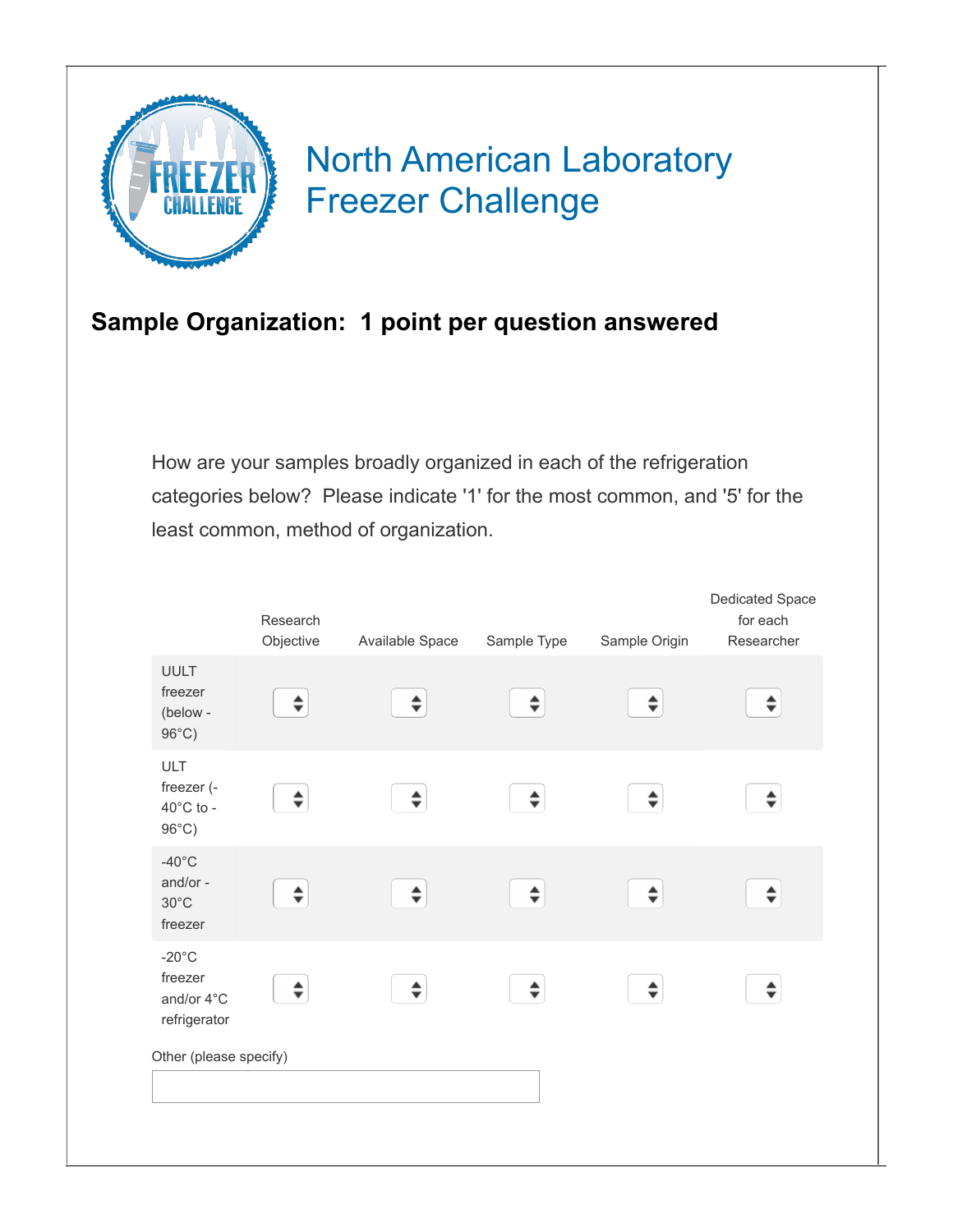

#### **Sample Inventory: 1 point per question answered**

How are your samples inventoried in each of the refrigeration categories below? Please indicate '1' for the most common, and '6' for the least common, method of organization.

|                                                       |                               |                               | Clipboard                     |                               |                               |                               |
|-------------------------------------------------------|-------------------------------|-------------------------------|-------------------------------|-------------------------------|-------------------------------|-------------------------------|
|                                                       |                               | Handwritten<br>Label, no      | Inventory or<br>Posting       | Excel<br>Workbooks            | Searchable                    |                               |
|                                                       | Decided by<br>each User       | Centralized<br>Inventory      | On/Near the<br>Door           | on a Shared<br><b>Drive</b>   | Sample<br>Software            | <b>Barcoded</b><br>Labels     |
| <b>UULT</b> freezer<br>(below -96 $°C$ )              | ▲<br>$\overline{\phantom{a}}$ | $\overline{\phantom{a}}$      | $\overline{\phantom{a}}$      |                               |                               |                               |
| ULT freezer (-40°C<br>to $-96^{\circ}$ C)             | ▲<br>$\overline{\phantom{a}}$ | ▲<br>$\overline{\phantom{a}}$ | ▲<br>$\overline{\phantom{a}}$ | ▲<br>$\overline{\phantom{a}}$ | ▲<br>$\overline{\phantom{a}}$ | $\overline{\phantom{a}}$      |
| $-40^{\circ}$ C and/or $-30^{\circ}$ C<br>freezer     | ≑                             | ≑                             | ♦                             | ÷                             | ▲<br>$\overline{\phantom{a}}$ | ▲<br>$\overline{\phantom{a}}$ |
| -20°C freezer<br>and/or $4^{\circ}$ C<br>refrigerator |                               | ▲<br>$\overline{\phantom{a}}$ | $\overline{\phantom{a}}$      |                               |                               |                               |
| Other (please specify)                                |                               |                               |                               |                               |                               |                               |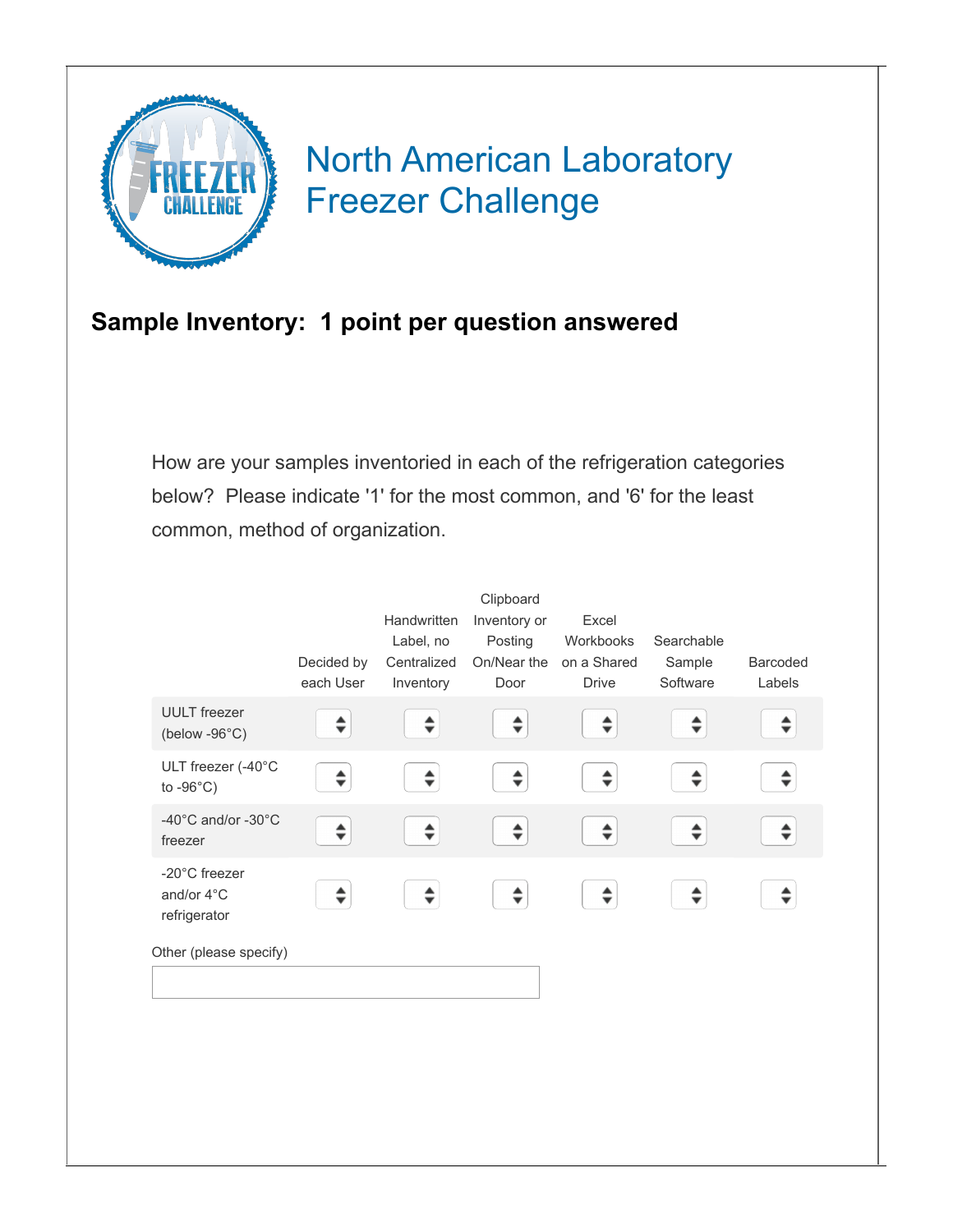

### **Room Temperature Sample Storage: 1 point**

| Has your lab tried room temperature sample storage (RTSS)? Please check all          |
|--------------------------------------------------------------------------------------|
| that apply.                                                                          |
| We have used RTSS on at least one 96-well plate or set of 25 tubes of DNA and or RNA |
| We have used RTSS for shipping at least one package, avoiding the need for dry ice   |
| We have used room temperature PCR reagents                                           |
| We had not heard of RTSS prior to the Freezer Challenge                              |
| RTSS is not applicable to our work                                                   |
| Other (please specify)                                                               |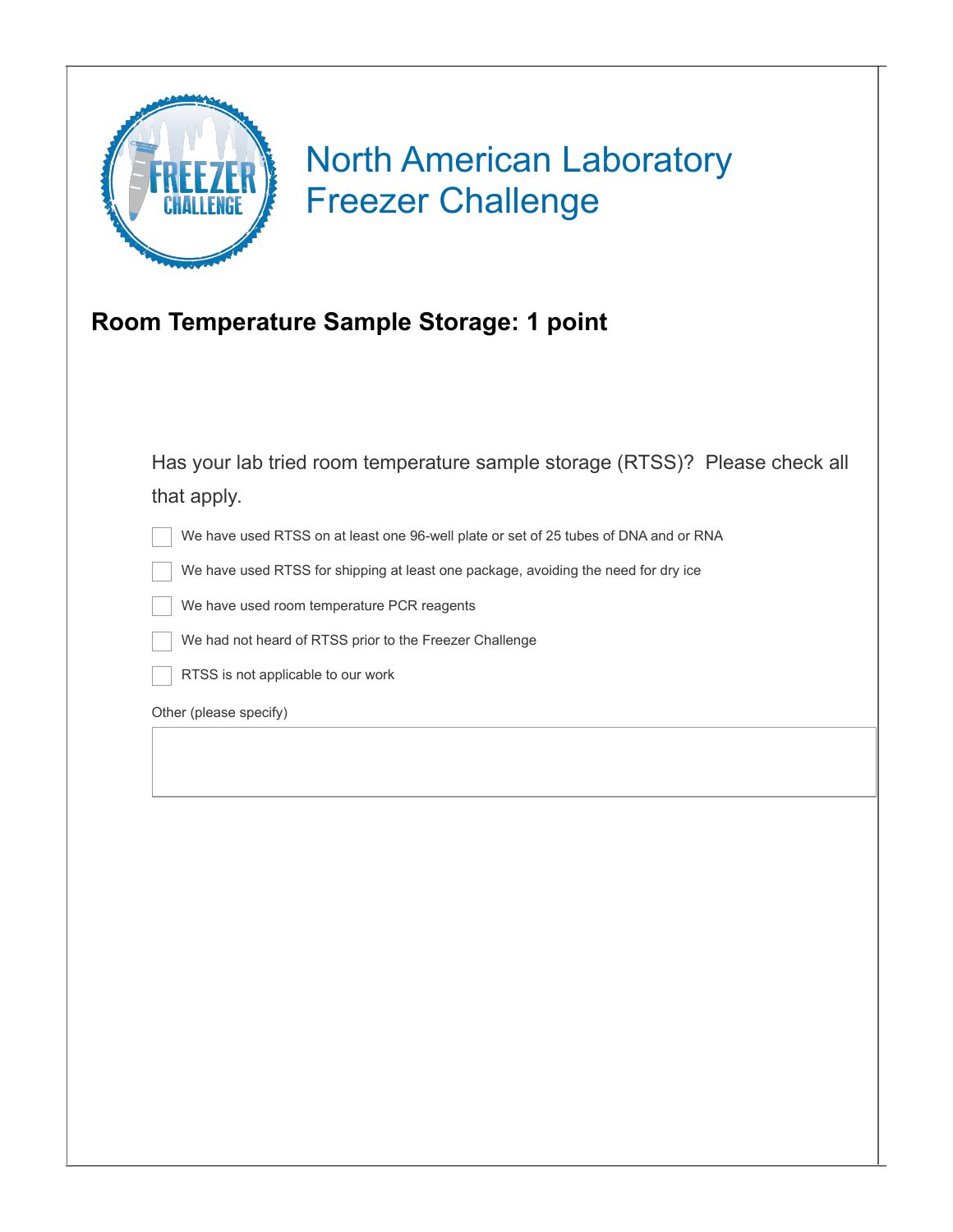

**Data Gathering on Sample Storage: 1 point per question answered**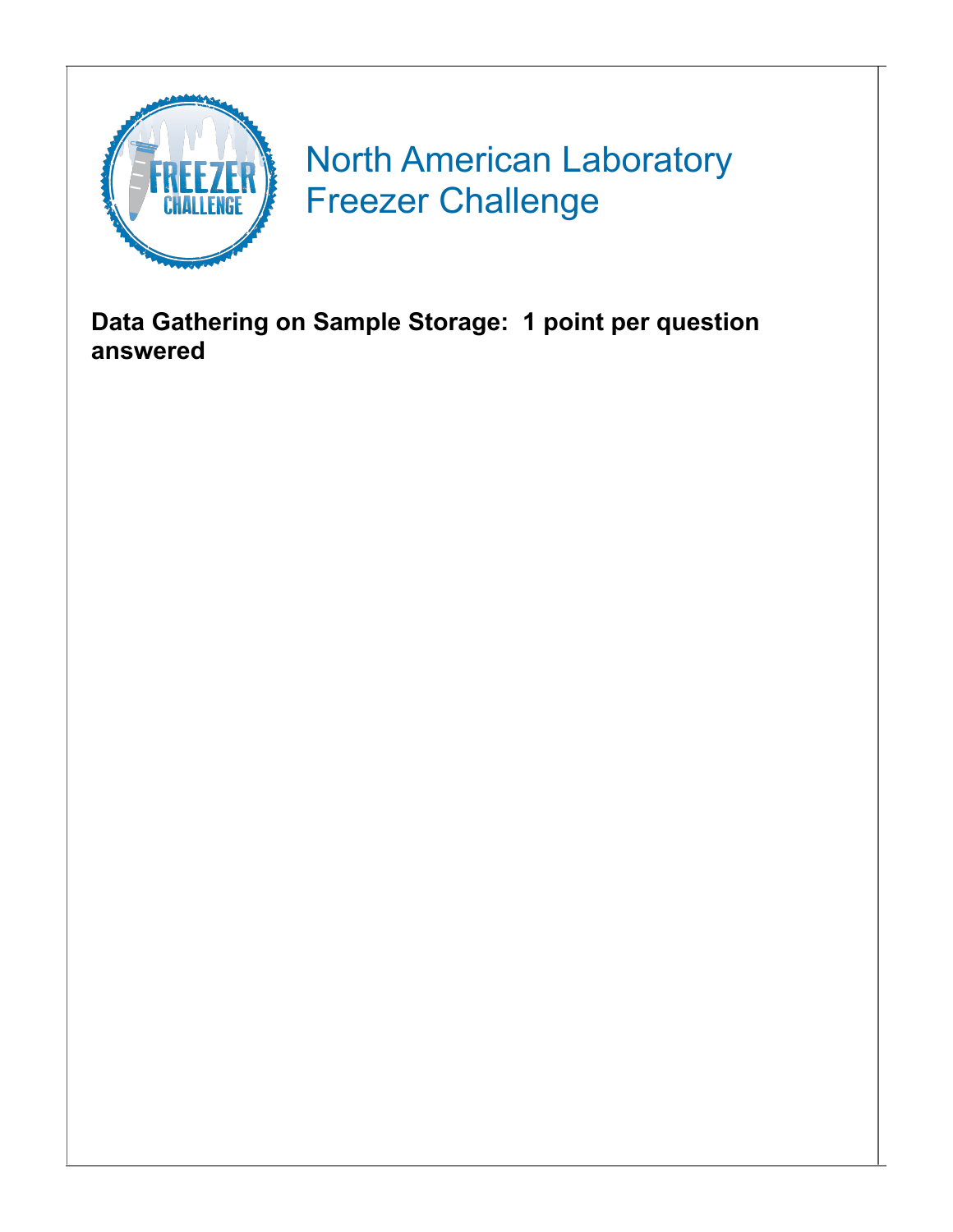| <b>DNA</b>                             |  |  |
|----------------------------------------|--|--|
| cDNA                                   |  |  |
| <b>RNA</b>                             |  |  |
| Proteins (including<br>enzymes)        |  |  |
| Lysates                                |  |  |
| Physiological Fluids                   |  |  |
| <b>Competent Cells</b>                 |  |  |
| <b>Plant Tissues</b>                   |  |  |
| Swabs                                  |  |  |
| <b>Bacteria</b>                        |  |  |
| Yeast/Fungi                            |  |  |
| Viruses                                |  |  |
| Aqueous/Buffer<br>Suspensions          |  |  |
| Glycerol Suspensions                   |  |  |
| Dried<br>Tissues/Extracts              |  |  |
| Reagents and<br><b>Extraction Kits</b> |  |  |
| Other (Please<br>Specify)              |  |  |
| Other (Please<br>Specify)              |  |  |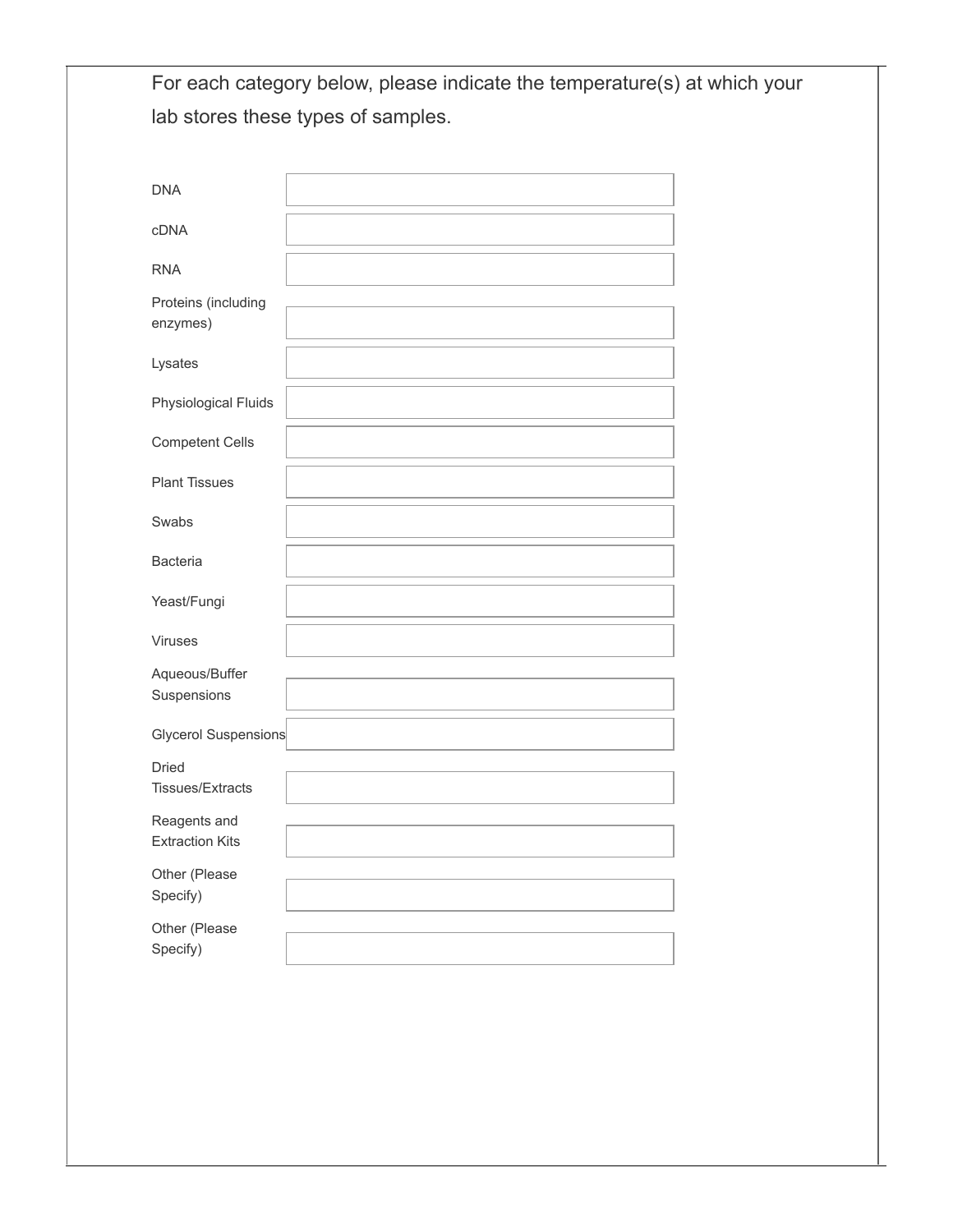|                                        | storing samples at the temperatures above. |  |
|----------------------------------------|--------------------------------------------|--|
|                                        |                                            |  |
|                                        |                                            |  |
| <b>DNA</b>                             |                                            |  |
| cDNA                                   |                                            |  |
| <b>RNA</b>                             |                                            |  |
| Proteins (including                    |                                            |  |
| enzymes)                               |                                            |  |
|                                        |                                            |  |
| Lysates                                |                                            |  |
| Physiological Fluids                   |                                            |  |
|                                        |                                            |  |
| <b>Competent Cells</b>                 |                                            |  |
| <b>Plant Tissues</b>                   |                                            |  |
|                                        |                                            |  |
| Swabs                                  |                                            |  |
| Bacteria                               |                                            |  |
|                                        |                                            |  |
| Yeast/Fungi                            |                                            |  |
| Viruses                                |                                            |  |
| Aqueous/Buffer                         |                                            |  |
| Suspensions                            |                                            |  |
| Glycerol Suspensions                   |                                            |  |
|                                        |                                            |  |
| Dried<br><b>Tissues/Extracts</b>       |                                            |  |
|                                        |                                            |  |
| Reagents and<br><b>Extraction Kits</b> |                                            |  |
|                                        |                                            |  |
| Other (Please<br>Specify)              |                                            |  |
|                                        |                                            |  |
| Other (Please<br>Specify)              |                                            |  |
|                                        |                                            |  |